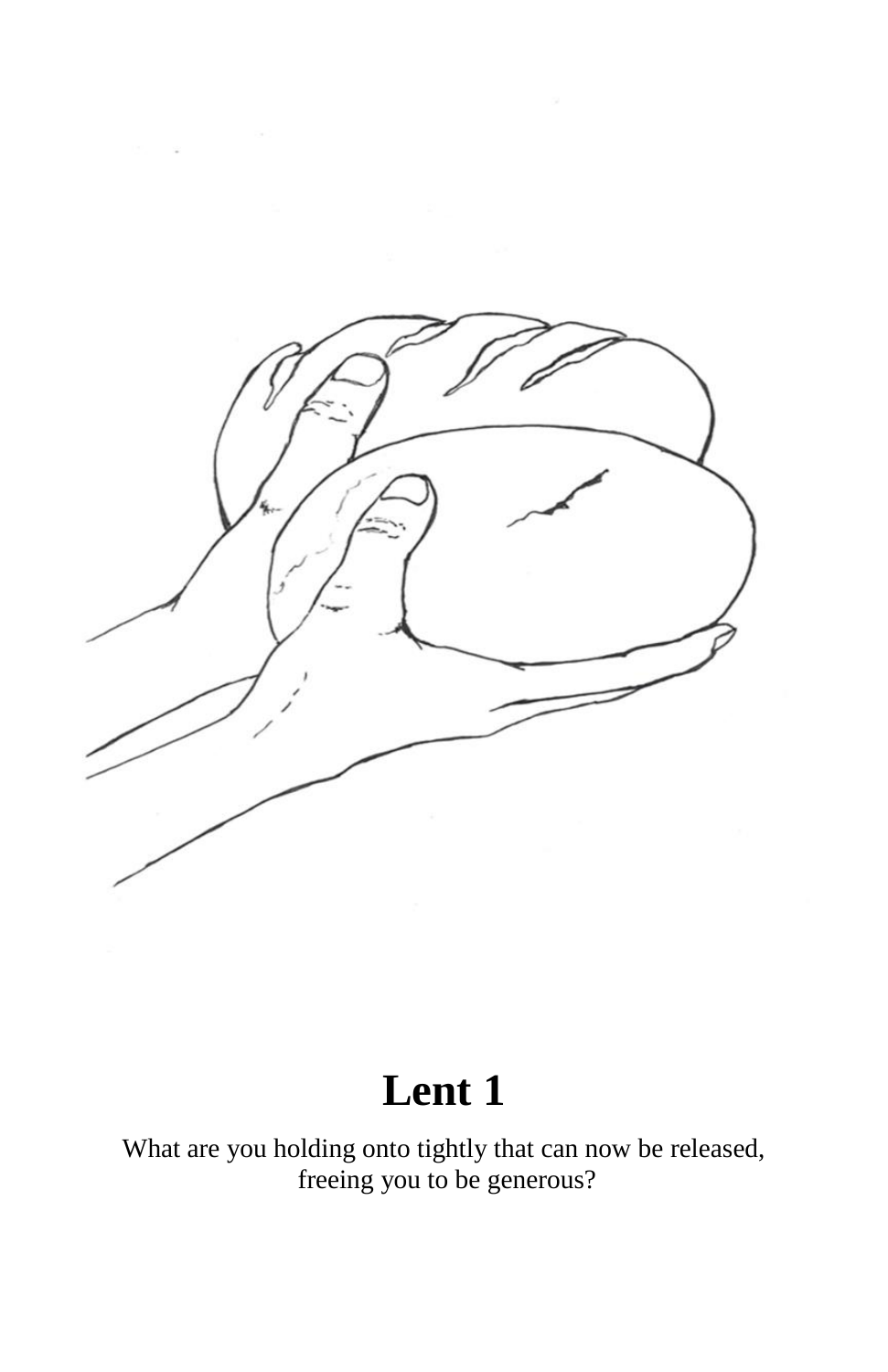# **Waterford Mennonite Church**

March 6, 2022

## **From Security to Generosity**

| Prelude                     |                                                                                               | <b>Worship Ensemble</b>        |  |
|-----------------------------|-----------------------------------------------------------------------------------------------|--------------------------------|--|
| Welcome and Call to Worship |                                                                                               | George Thompson                |  |
| Songs                       |                                                                                               |                                |  |
|                             | Here I Am to Worship<br>There's Nothing Worth More                                            | <b>VT 227</b><br>VT 369        |  |
| Lighting the Peace Lamp*    |                                                                                               |                                |  |
| <b>Responsive Reading</b>   |                                                                                               |                                |  |
|                             | Prayer of Confession & Words of Assurance                                                     |                                |  |
| Offering                    | Please pass the friendship pads<br>(Gifts are for Operating Fund unless designated otherwise) |                                |  |
| Song                        | God of Justice                                                                                | VT 772                         |  |
| Children's time             |                                                                                               | Mark & Krista Daniels and Revy |  |
| Scripture                   | Luke 4:1-13; Deuteronomy 26:1-11                                                              |                                |  |
| Sermon                      |                                                                                               | Lyle Miller                    |  |
| Song of response            | Take My Life, That I May Be                                                                   | VT 760                         |  |
| Congregational prayer       |                                                                                               | <b>Katie Misz</b>              |  |
| Benediction                 |                                                                                               |                                |  |
| Sending song                | The Lord Lift You Up                                                                          | VT 832                         |  |

VT = Voices Together; SJ = *Sing the Journey; SS = Sing the Story* 

<sup>\*</sup>We light the peace lamp every Sunday to lament all unnecessary and violent loss of life around the world.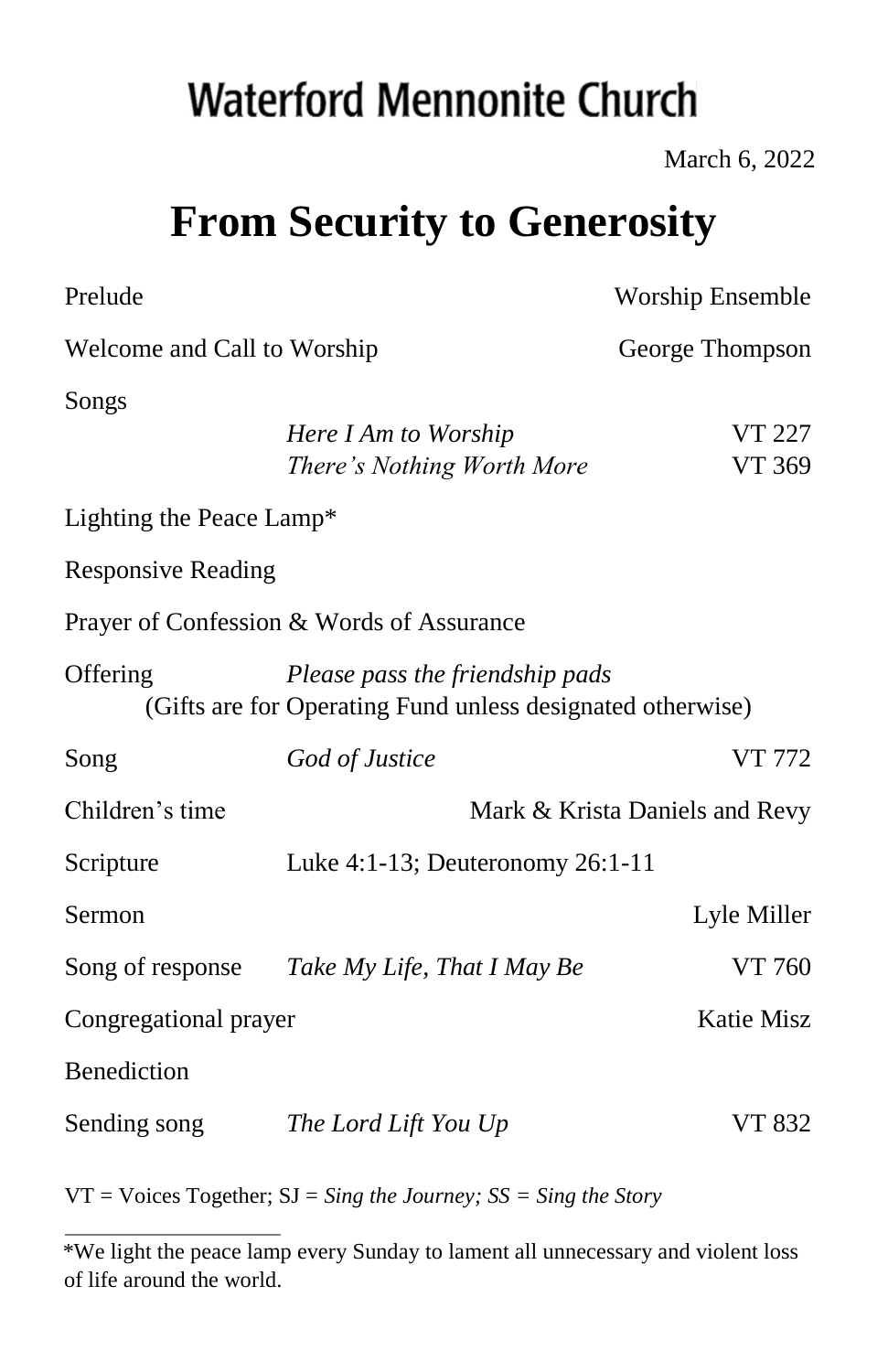### **Prayers for Brothers and Sisters**

For *Una Ross, Jane, Jerrell and the Ross Richer family* as they grieve the passing of Felton Ross, who died on Thursday, March 3.

*Neil Amstutz* as he begins this week as a half-time hospice chaplain with Goshen Health.

Mennonite Mission Network praises God for the safety of its personnel and partners in Burkina Faso during January's coup d'état. *Pray for peace,* both on the national level and in the increasing number of communities impacted by Islamist militant violence. May Mennonite churches witness to God's peace.

*Lee and Karen Pfahler and family* as they gather this week for services for Mona Lou.

This week we remember in prayer young adult *Sophie Miller* who is a senior at Eastern Mennonite University.

For safety for *Ukrainians* including those fleeing the conflict and those who are unable to leave their homes: the elderly, the ill, the disabled, and orphaned children.

*Deloris Wyse* as she recovers from hip replacement surgery.

#### **Welcome Guests**

We are glad to have you join us in worship today. If you have young children, there are sermon boards for children outside the sanctuary doors; please pick one up as you enter. Large print copies of the hymnal and hearing aid systems are available from the ushers.

## **Waterford Mennonite Church**

65975 State Road 15, Goshen, IN 46526 Phone 574.533.5642 E-mail: [office@waterfordchurch.org](mailto:office@waterfordchurch.org) Website: [www.waterfordchurch.org](http://www.waterfordchurch.org/)